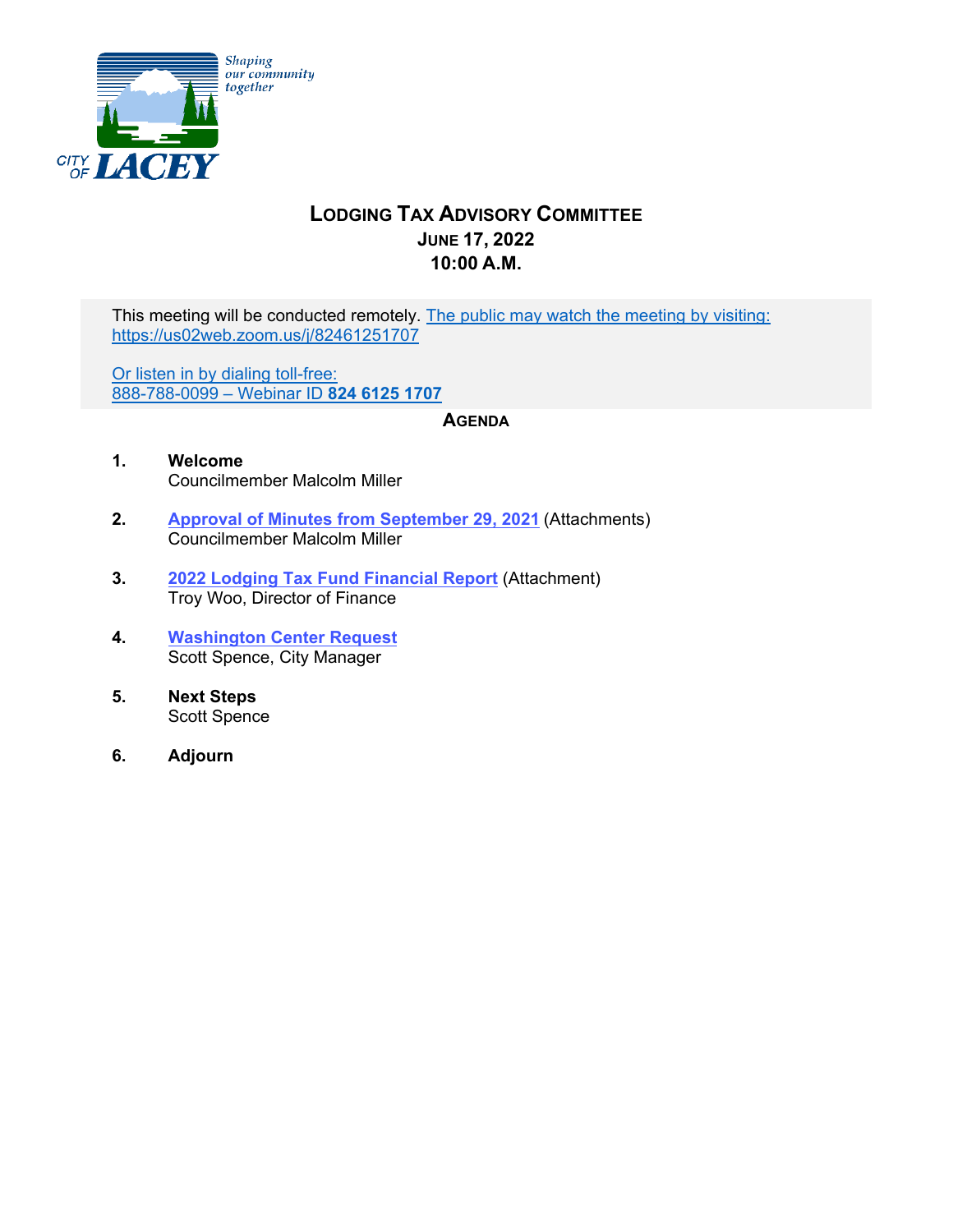# **LODGING TAX ADVISORY COMMITTEE MEETING SEPTEMBER 29, 2021 REMOTE 12:00 P.M. – 2:00 P.M.**

<span id="page-1-0"></span>

| <b>LTAC PRESENT:</b> | Councilmember Malcolm Miller, Ruth Weigelt, Chad Carpenter, |
|----------------------|-------------------------------------------------------------|
|                      | Susana Matis                                                |
|                      |                                                             |

**STAFF PRESENT:**  Scott Spence, Troy Woo, Nicole Williams

Councilmember Miller called the meeting to order and welcomed the committee.

CHAD CARPENTER MOVED TO APPROVE THE SEPTEMBER 21, 2021, MEETING MINUTES. RUTH WEIGELT SECONDED. MOTION CARRIED.

### **LODGING TAX REVENUE**

The Lodging Tax Advisory Committee (LTAC) reviewed remaining applications for LTAC funds. If all funding requests were awarded the full amount submitted, the Committee would need to use reserve funds. The reserves required would total \$225,895. Current reserve funds include:

| <b>Total</b>                    | \$1,093,827 |
|---------------------------------|-------------|
| <b>Unencumbered Reserves</b>    | 353,145     |
| <b>Emergency Reserves</b>       | 99,375      |
| RAC Synthetic Field Replacement | 500,000     |
| <b>Wayfinding Signs</b>         | 50,000      |
| 2021 Budget Use of Reserves     | \$91,307    |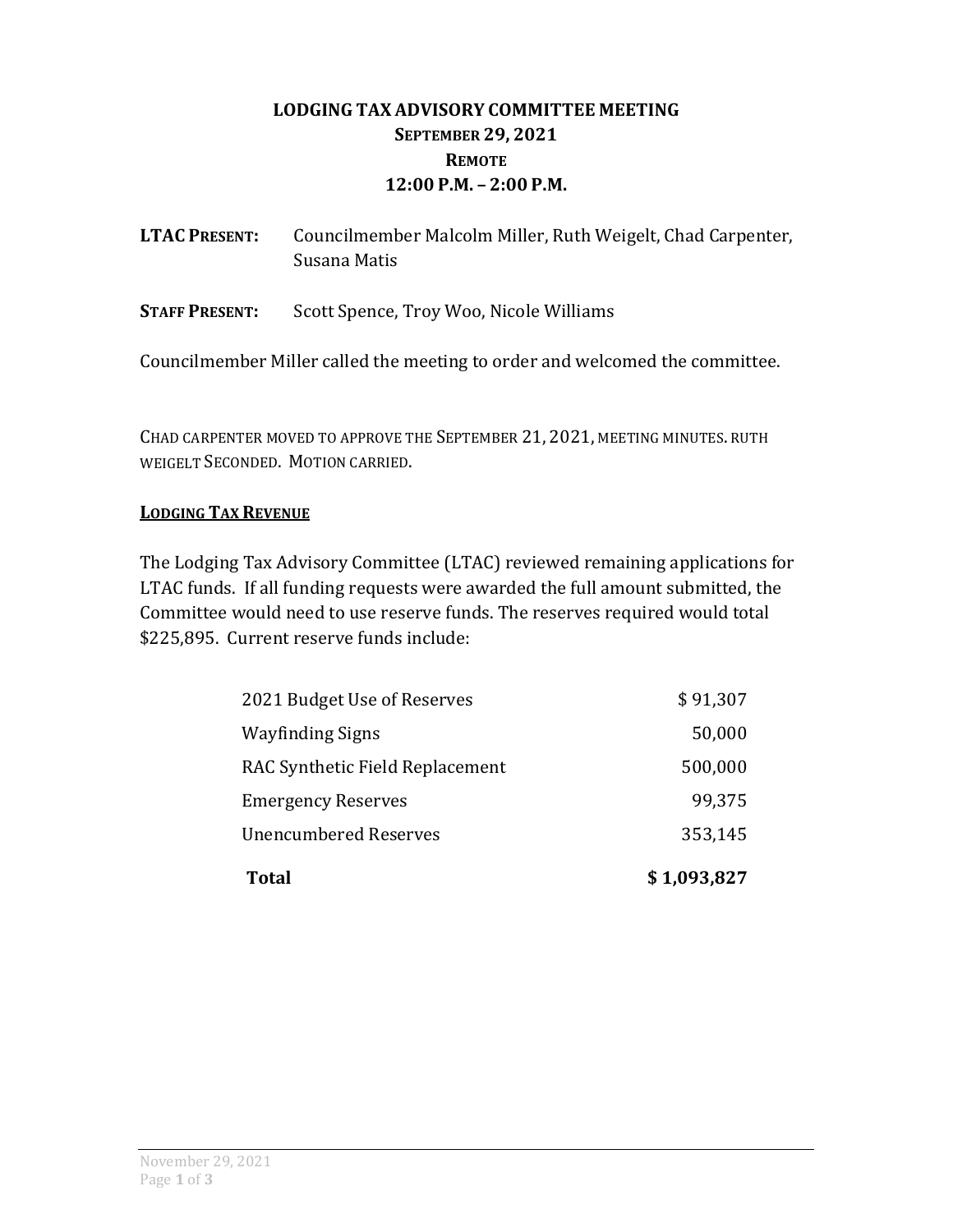#### **2022 LODGING TAX ADVISORY COMMITTEE RECOMMENDATIONS**

LTAC made the final following recommendations:

| <b>American Lung Association</b>                 | \$5,000   |
|--------------------------------------------------|-----------|
| Brats, Brews & Bands                             | 5,000     |
| Capital Lakefair                                 | 10,000    |
| <b>Cultural Celebration</b>                      | 9,000     |
| Experience Olympia & Beyond                      | 100,000   |
| Golf Classic 2022                                | 5,000     |
| Lacey Banners                                    | 10,000    |
| July 3rd Fireworks Spectacular                   | 20,000    |
| Lacey In Tune Series                             | 18,000    |
| <b>Lacey Museum Operations</b>                   | 48,500    |
| Lacey Spring Fun Fair                            | 12,000    |
| Winter-Fest Sip, Savor, Shop *location dependent | 5,000     |
| Polyfest                                         | 10,000    |
| R.A.C. Marketing & Promotion                     | 180,000   |
| *location dependent<br>South Sound Block Party   | 10,000    |
| South Sound BBQ Festival                         | 18,000    |
| Visitor Services & Community Profile             | 70,000    |
| Washington Center for the Performing Arts        | 30,000    |
| <b>Washington State Senior Games</b>             | 15,000    |
| <b>Total</b>                                     | \$580,500 |

Scott Spence advised that the final recommended list would require \$174,466 from reserves to balance the LTAC budget, leaving \$178,679 in unencumbered reserves.

Ruth Weigelt made a motion to use \$174,466 in reserve funds to balance the 2022 LTAC budget. Chad Carpenter seconded. Motion Carried. Councilmember Miller made a motion to accept the approvals made during the meeting and the levels agreed on in the meeting making the LTAC budget for 2022 total \$580,500. Chad Carpenter seconded. Motion Carried. Councilmember Miller noted the amounts allocated to Winterfest Sip, Savor, Shop and Tomorrow South Sound Block Party are only awarded funds if the location for the event is in Lacey.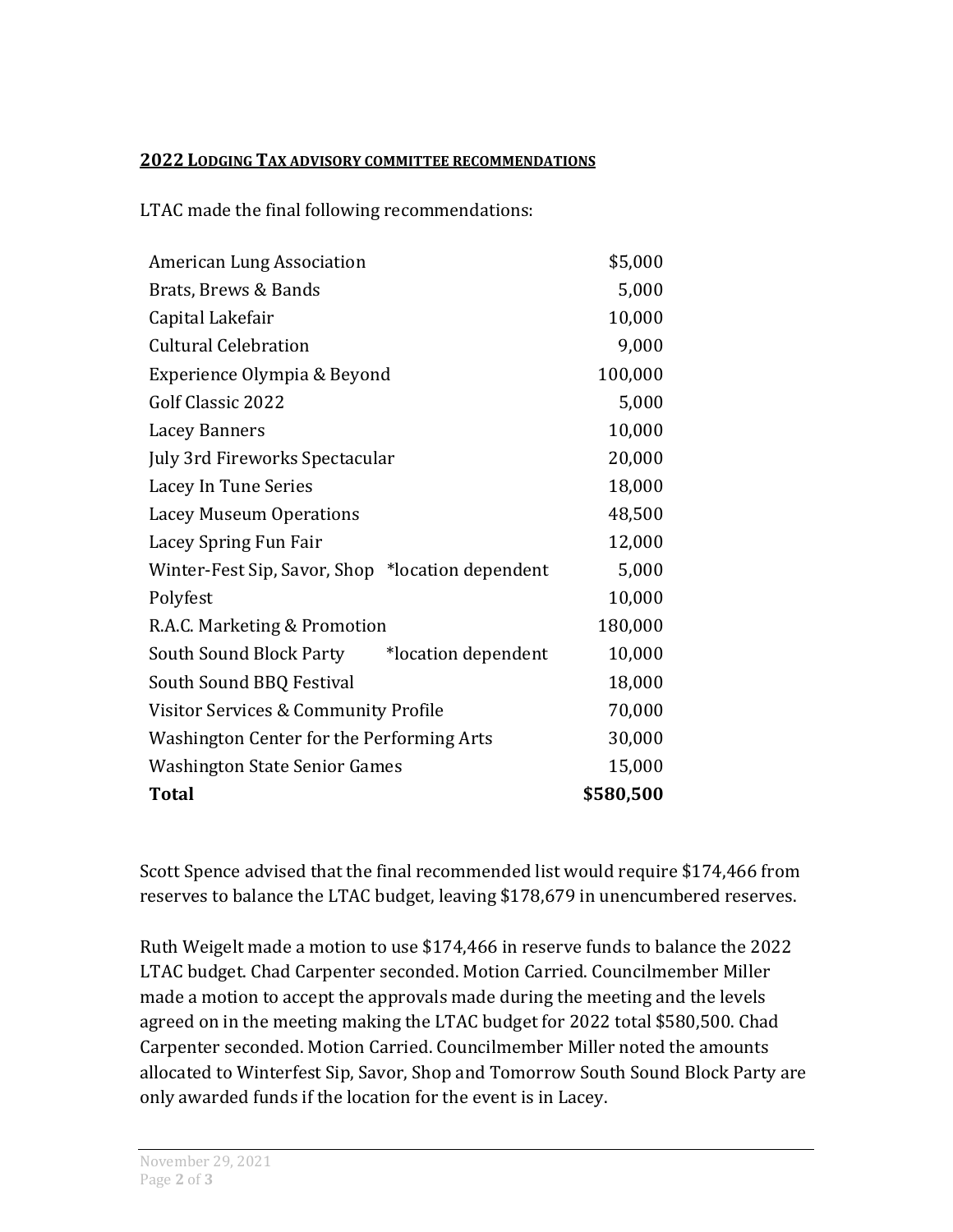Scott Spence advised the recommended LTAC budget will be forwarded the City Council for approval.

## **NEXT STEPS**

 Committee would like to review LTAC funding from other local jurisdictions when it reconvenes in 2022 for the 2023 LTAC process.

Meeting adjourned at 1:23 PM.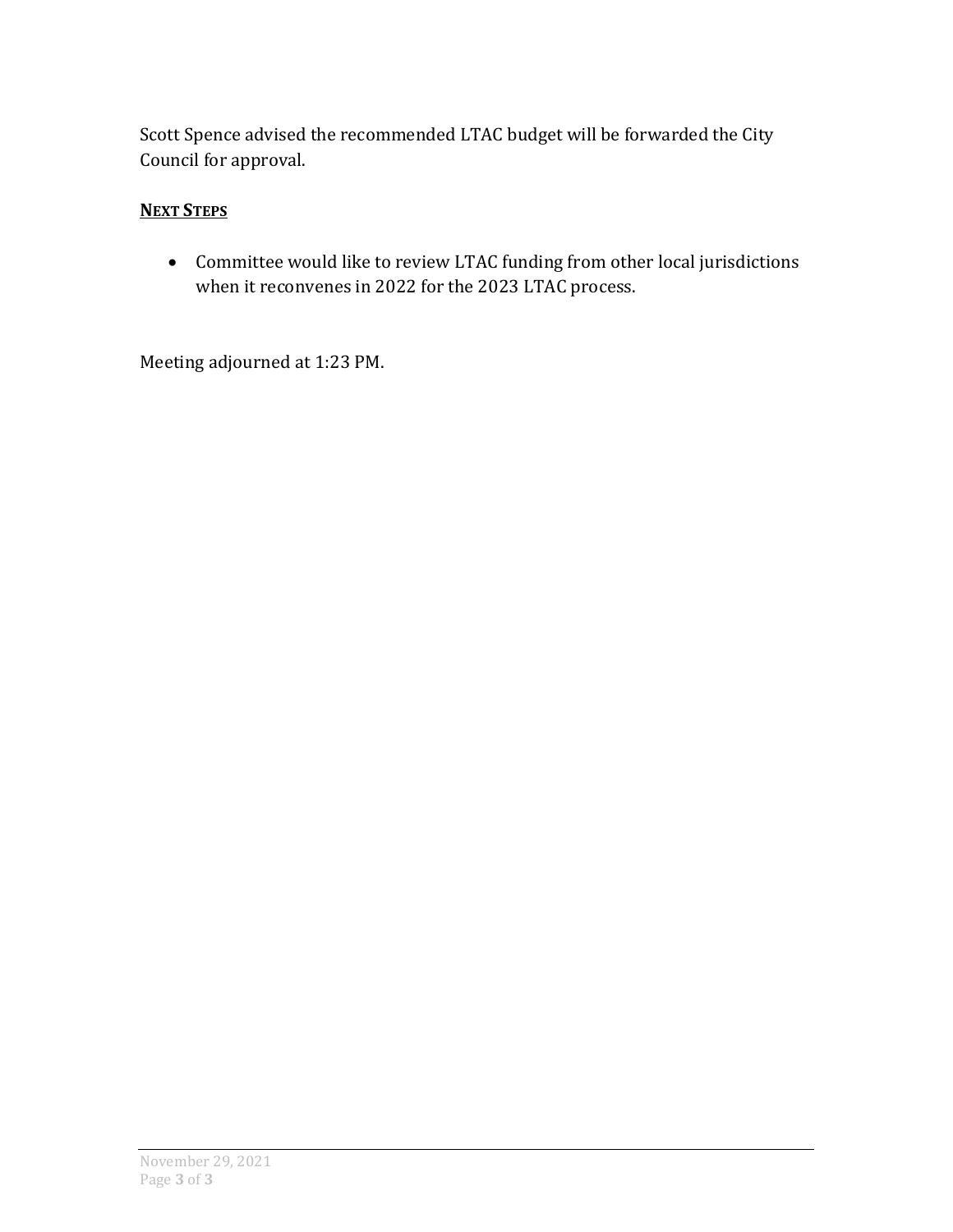#### City of Lacey Lodging Tax Advisory Committee 2023 Proposed Budget

<span id="page-4-0"></span>

|                                                                | 2021 Adopted<br><b>Budget</b> | 2021 Actual | 2022 Budget | 2022 Y-T-D | 2023 Agency<br><b>Requests</b> | <b>Lodging Tax Advisory</b><br>Committee 2023<br><b>Recommendations</b> |
|----------------------------------------------------------------|-------------------------------|-------------|-------------|------------|--------------------------------|-------------------------------------------------------------------------|
| <b>Revenues:</b>                                               |                               |             |             | (May 31)   |                                |                                                                         |
| <b>Beginning Cash</b>                                          | 91,307                        |             | 174,466     |            |                                |                                                                         |
| Hotel/Motel Tax                                                | 305,896                       | 507,729     | 400,634     | 180,837    | 520,000                        |                                                                         |
| Interest Income                                                | 6,297                         | (2,654)     | 5,400       | 2,661      | 9,000                          |                                                                         |
| Misc. Revenue                                                  |                               |             |             |            |                                |                                                                         |
|                                                                |                               |             |             |            |                                |                                                                         |
| <b>Total Revenues</b>                                          | 403,500                       | 505,075     | 580,500     | 183,499    | 529,000                        |                                                                         |
|                                                                |                               |             |             |            |                                |                                                                         |
| <b>Expenditures:</b>                                           |                               |             |             |            |                                |                                                                         |
| <b>Contract Services</b>                                       |                               |             |             |            |                                |                                                                         |
| Lacey Chamber of Commerce                                      |                               |             |             |            |                                |                                                                         |
| Visitor Services/Community Profile                             | 70,000                        | 70,000      | 70,000      | 35,000     |                                |                                                                         |
| Washington Center For Performing Arts                          | 25,000                        | 25,000      | 30,000      | 7,500      |                                |                                                                         |
| Experience Olympia and Beyond                                  |                               |             |             |            |                                |                                                                         |
| <b>General Promotion/Visitor Services</b>                      | 100,000                       | 100,000     | 100,000     | 25,000     |                                |                                                                         |
| Promotion/Advertising/Special Events                           |                               |             |             |            |                                |                                                                         |
| Lacey Fun Fair                                                 |                               |             | 12,000      | 10,571     |                                |                                                                         |
| <b>Senior Games</b>                                            |                               |             | 15,000      |            |                                |                                                                         |
| <b>Cultural Celebration</b>                                    |                               |             | 9,000       | 9,049      |                                |                                                                         |
| South Sound BBQ Festival                                       |                               |             | 18,000      |            |                                |                                                                         |
| Brats, Brews, and Bands/Tour de Lacey (Rotary Club of Gateway) |                               |             | 5,000       |            |                                |                                                                         |
| Capital Lakefair                                               |                               |             | 10,000      |            |                                |                                                                         |
| July 3rd Fireworks and Concert                                 |                               |             | 20,000      | 4,379      |                                |                                                                         |
| Polyfest                                                       |                               |             | 10,000      | 3,280      |                                |                                                                         |
| City of Lacey Art Fund - Banners                               |                               |             | 10,000      |            |                                |                                                                         |
| Chamber of Commerce 2022 Golf Classic                          |                               |             | 5,000       |            |                                |                                                                         |
| Chamber of Commerce Winter Fest - Sip, Savor, Shop             |                               |             | 5,000       |            |                                |                                                                         |
| Tomorrow - South Sound Block Party                             |                               |             | 10,000      |            |                                |                                                                         |
| American Lung Association - Reach the Beach                    |                               |             | 5,000       |            |                                |                                                                         |
| Regional Athletic Complex - Marketing & Promotion              |                               |             |             |            |                                |                                                                         |
| Operation and Maintenance                                      | 160,000                       | 160,000     | 180,000     |            |                                |                                                                         |
| Lacey Parks                                                    |                               |             |             |            |                                |                                                                         |
| Huntamer Park Concerts & Events                                |                               |             | 18,000      | 4,144      |                                |                                                                         |
| <b>Museum Operations</b>                                       | 48,500                        | 48,500      | 48,500      |            |                                |                                                                         |
| Total Museum & Contract Services                               | 403,500                       | 403,500     | 580,500     | 98,923     | $\overline{a}$                 | $\blacksquare$                                                          |
| Capital                                                        |                               |             |             |            |                                |                                                                         |
| Wayfinding                                                     |                               |             |             |            |                                |                                                                         |
| <b>Total Expenditures</b>                                      | 403,500                       | 403.500     | 580.500     | 98,923     | ä,                             |                                                                         |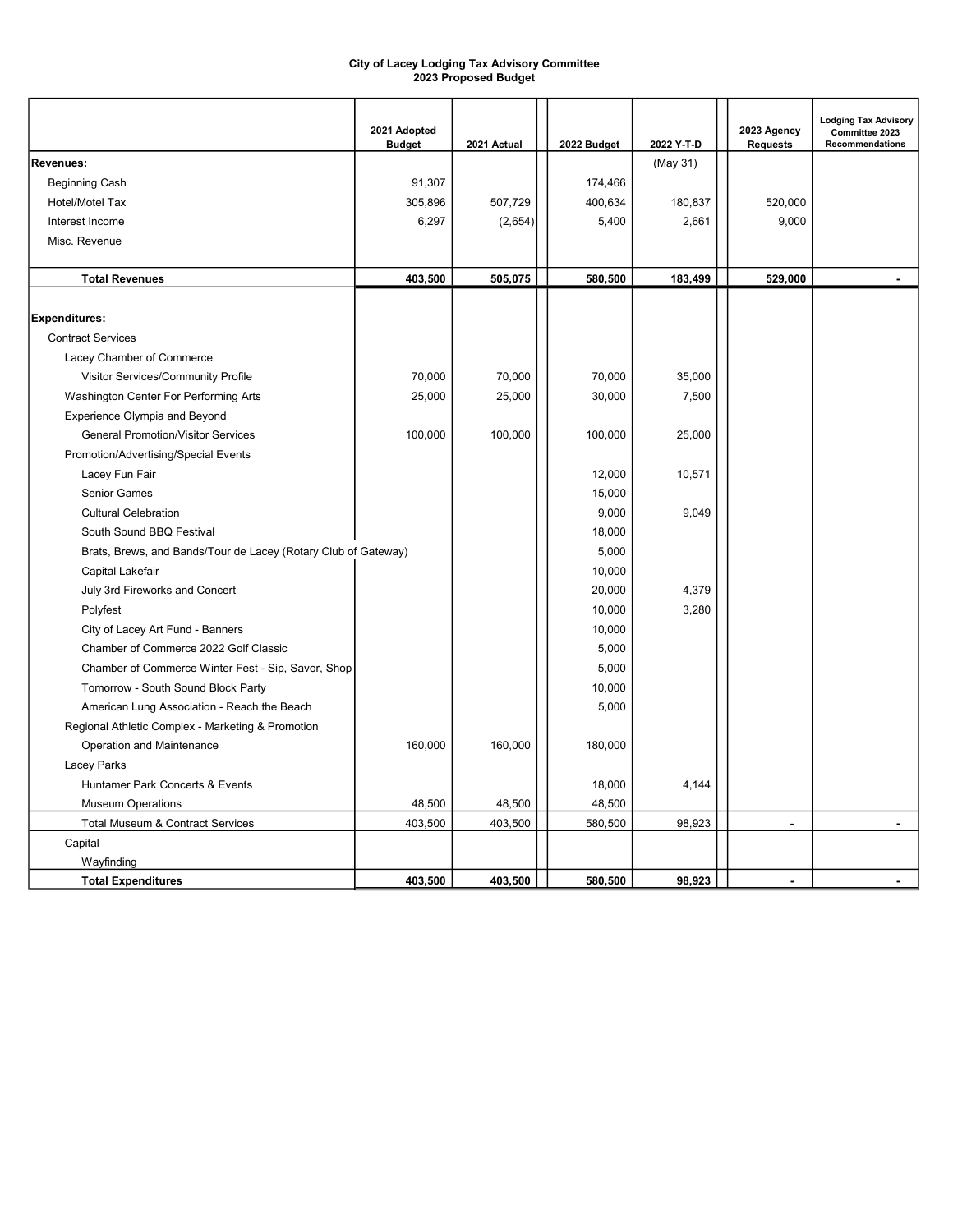

March 18, 2022

Andy Ryder, Mayor City of Lacey 420 College Street SE Lacey, WA 98503

Dear Mayor Ryder and Lacey City Council,

We would like to revisit conversations we had started prior to the pandemic and ask the City of Lacey to help deliver the highest level of quality of the arts, cultural, and community experience for local families, children, and residents, with an investment to support our capital campaign.

We are proud to serve Lacey and have deep relationships with Lacey businesses and individuals. During our 2018-2019 season, 7,068 patrons had a Lacey-specific address, 16% of all Thurston County tickets. In addition, we are proud to be the home of Olympia Junior Programs (OJP), which serves approximately 24,000 students each year. We work closely with OJP, providing scheduling priority and significantly discounted rates as an artistic partner, and further as an educational partner. OJP serves all of the 5,800 elementary school students in the North Thurston School District. Each school year, students typically attend two shows, totaling almost 11,600 visits each and every year to the Washington Center by Lacey students. Many of the students coming to see live performances are experiencing theater for their very first time at the Washington Center.

We are proud to have an active corps of 311 volunteers who collectively contributed 8,619 hours last year, demonstrating the significant community interest in supporting the Center. Our Lacey volunteers represent 10% of our entire volunteer force and donated 1,031 hours this past year.

Perhaps most important to our mission, we are a professional home for students and youth growing and exploring the arts and how they impact their lives. The vast majority of individuals who on stage at the Washington Center perform with one of our local artistic partners, most from the Thurston County area.

A representative snapshot of students from several of our largest and most active artistic partners including Ballet Northwest, Studio West, Olympia Symphony Orchestra, Masterworks Choral Ensemble, and Student Orchestras of Greater Olympia show that a range of 18% of their students or members live in Lacey. We have 18 artistic partners that combined have over 10,000 individuals appearing on stage each year. Using an estimate of 18% representing Lacey, we estimate that Lacey residents performed over 1,800 times on the Washington Center stage in our last pre-pandemic season alone.

The City of Lacey can help invest in capital equipment that will improve the experience for every guest. We respectfully request support of \$250,000. Your support will help the Center provide a high quality of life for Thurston County residents, and ensure the Center continues to be an economic anchor and shining jewel, serving all ages and families, as well as attract tourism to the region.